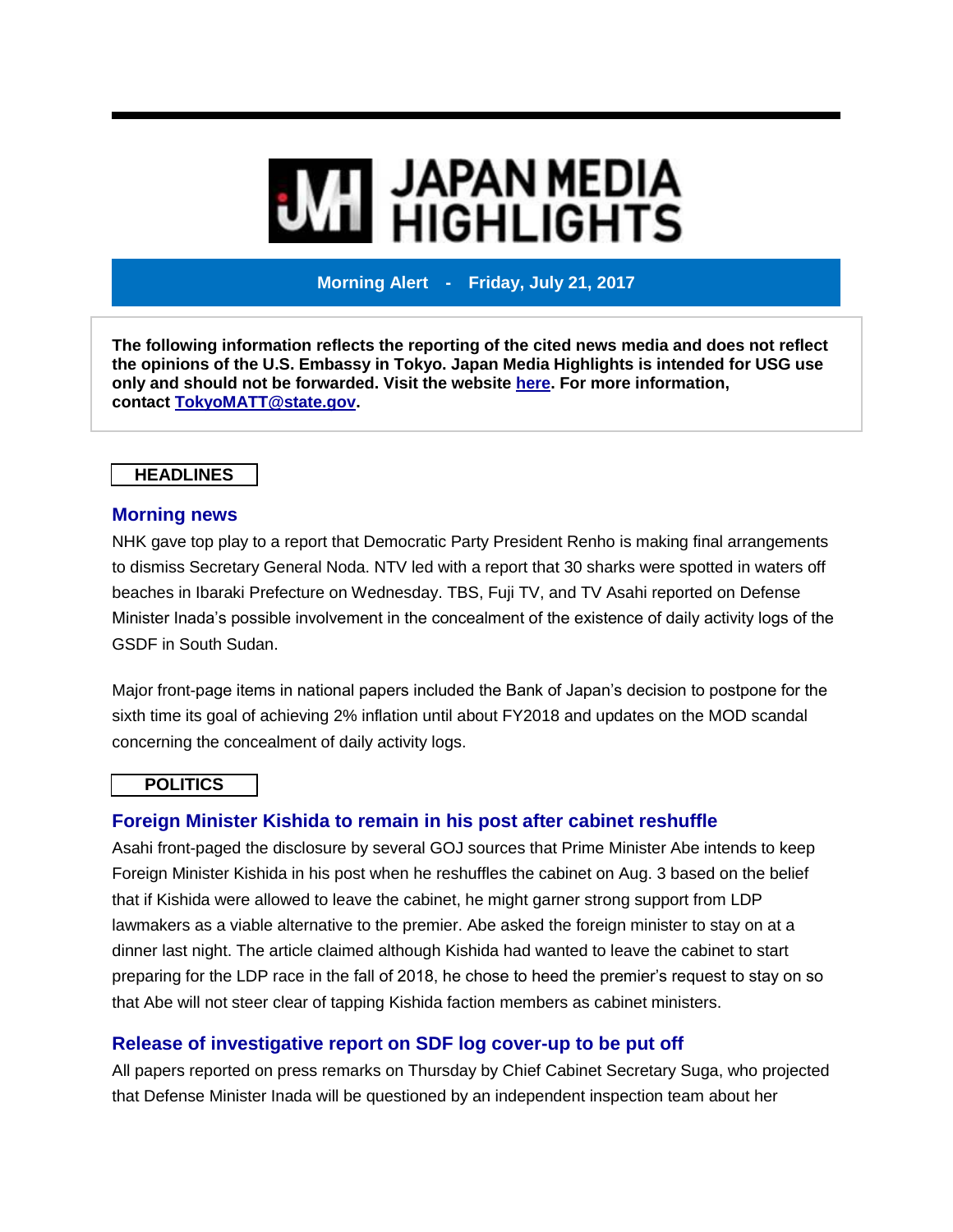possible involvement in the concealment of the daily activity logs kept by the GSDF unit in South Sudan. As a result, the release of the final report on the findings will probably be postponed from today until next Friday. Although the defense minister is technically not within the scope of the probe that she commissioned, the administration has decided that she should also be interviewed by the inspectors following recent media reports alleging her endorsement of a decision made by the vice defense minister and others not to reveal the existence of the electronic data of the logs that the ministry initially said had been destroyed.

In a related piece, Yomiuri wrote that MOD civilian officials suspect that uniformed GSDF officials leaked information that would be harmful to Inada out of frustration that the inspectors are apparently inclined to put most of the blame on the GSDF for the concealment scandal. Senior GSDF officials are also alarmed by the growing possibility that due to the scandal, someone from the GSDF may not be tapped as the next chairman of the Joint Staff Council even though the top SDF post is alternately appointed to representatives of the three services. The daily added that the apparent "revolt" by the GSDF raises doubts about "civilian control" of the military. Mainichi ran a similar story, quoting an unnamed GSDF official as saying: "The inspectors were about to write something that is not true. There is no question that the GSDF has reacted strongly. The public has to be given accurate information."

Sankei chastised Inada for throwing the ministry into confusion, noting that she has often surprised MOD and SDF officials by wearing "unusual" attire during official overseas trips. These officials were also disappointed by the minister's "erratic" remarks at the Diet. On her part, the minister has complained that uniformed officials have not heeded her instructions.

# **Abe administration in deep trouble**

Asahi and Nikkei wrote that the Abe administration is being pushed into a tight corner over the scandals involving the MOD and Kake Gakuen. The paper noted that the latest allegations, including Regional Revitalization Minister Yamamoto's notification last November to the Japan Veterinary Medical Association on the selection of Kake Gakuen as the operator of a new veterinary school in Shikoku, are bound to hurt the administration further by compounding the public distrust of the Abe cabinet. Asahi asserted that the administration's "high-handed" political management has finally backfired, quoting an unnamed senior Kantei official as saying: "The prime minister and other key administration officials have forgotten to be humble. We are witnessing a backlash against the power monopoly enjoyed by the administration over the past 54 months."

### **DP President Renho to replace No. 2 party official**

Asahi speculated that Democratic Party President Renho may have no choice but to dismiss Secretary General Noda in response to growing calls among party parliamentarians for a major shakeup in the largest opposition party's leadership following its dismal performance in the July 2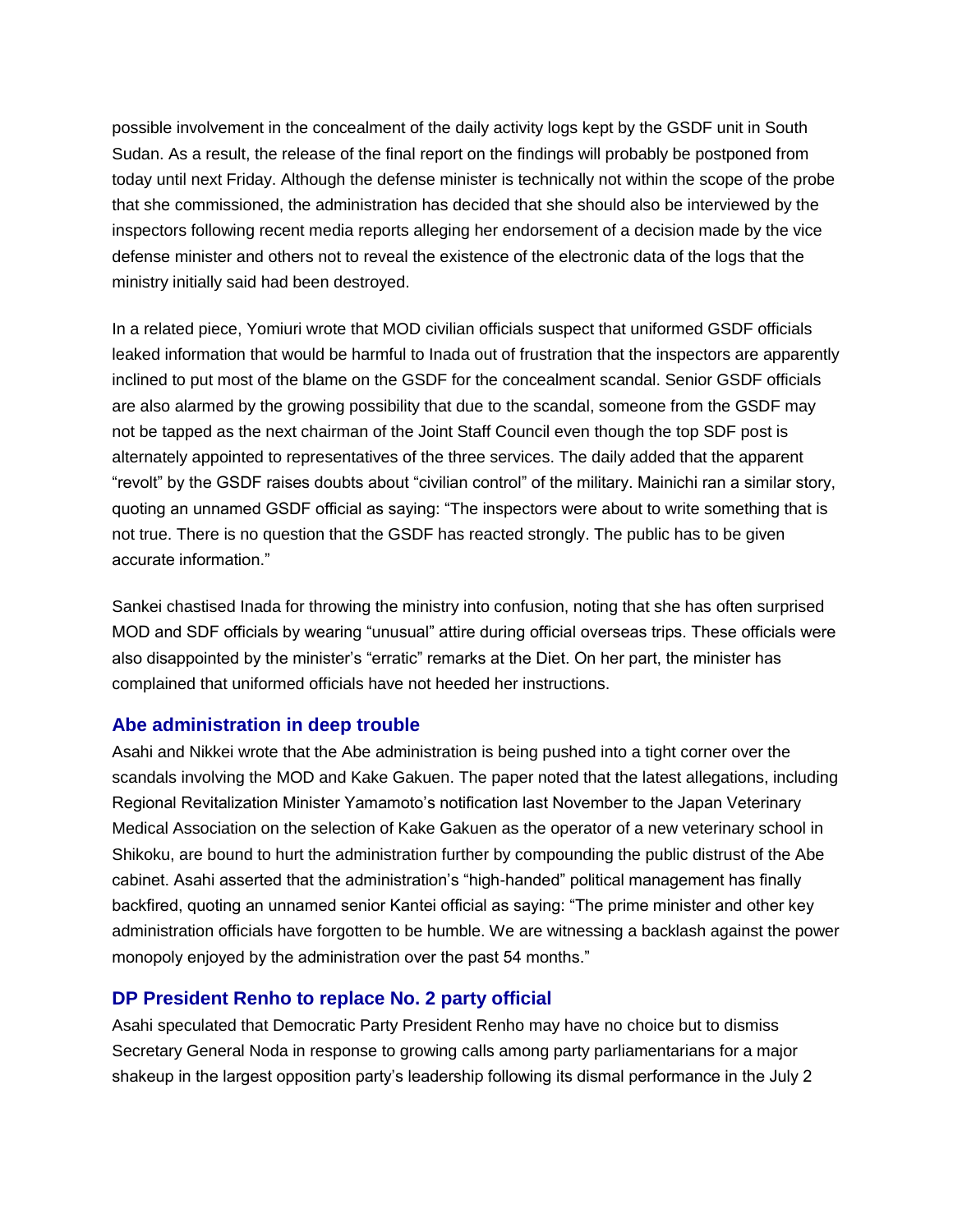Tokyo Metropolitan Assembly election. When Noda was tapped by Renho as the party's No. 2 official last September, many DP lawmakers were against the appointment.

# **INTERNATIONAL**

# **Groups propose erecting memorials to forced labor victims in front of consulates in ROK**

Asahi and Mainichi reported from Seoul that the GOJ has asked the ROK government to nip in the bud an idea presented by a South Korean civic organization to erect in front of the Japanese Consulate General on Jeju Island a statue in memory of the Korean victims of forced labor by Japanese companies during WWII. A separate NGO has been pursuing similar projects in front of the Japanese Embassy in Seoul and the Consulate General in Busan.

### **U.S. informed China of plan to penalize Chinese firms**

Asahi claimed in a story from Washington that during the U.S.-China economic dialogue held in the U.S. capital on Tuesday, the U.S. side conveyed its plan to impose financial sanctions on more than a dozen Chinese companies and individuals in connection with their trade with North Korea. A major Chinese company that imports DPRK coal and a labor dispatching agency will be among the entities to be penalized by the end of this month. While the sanctions will be adopted as part of the Trump administration's efforts to tighten the noose around the Kim regime to rein in its nuclear and missile programs, the Chinese are expected to react sharply.

Meanwhile, all papers reported on the absence of concrete accomplishments in the Sino-U.S. dialogue, noting that the "political honeymoon" between the two superpowers is apparently coming to an end. They projected that bilateral economic friction may be rekindled, as the Trump administration may be tempted to adopt sanctions on Chinese steel imports.

### **Japan, India nuclear cooperation pact takes effect**

Most papers reported on the effectuation on Thursday of the Japan-India civil nuclear cooperation agreement, noting that as a result, Japanese atomic power generation expertise will be exported to India, a non-NPT signatory that is anxious to address its electricity shortage caused by a population surge. Yomiuri conjectured that Japan agreed to conclude the pact in response to a strong request from New Delhi with the goal of enlisting Indian support for curbing China's growing political and economic presence in South Asia.

### **SECURITY**

### **"Sympathy budget" funded construction of "mysterious" factory on U.S. base**

Asahi reported on an alleged USG document that was illegally disclosed by Edward Snowden, noting that some \$6.6 million in Japanese taxpayer money was spent for constructing at Yokota AB in 2004 a plant for the manufacture of antennas used in electronic intelligence collection in Iraq, South Korea, and Central America. The daily delved into the allegation that was reported in late April